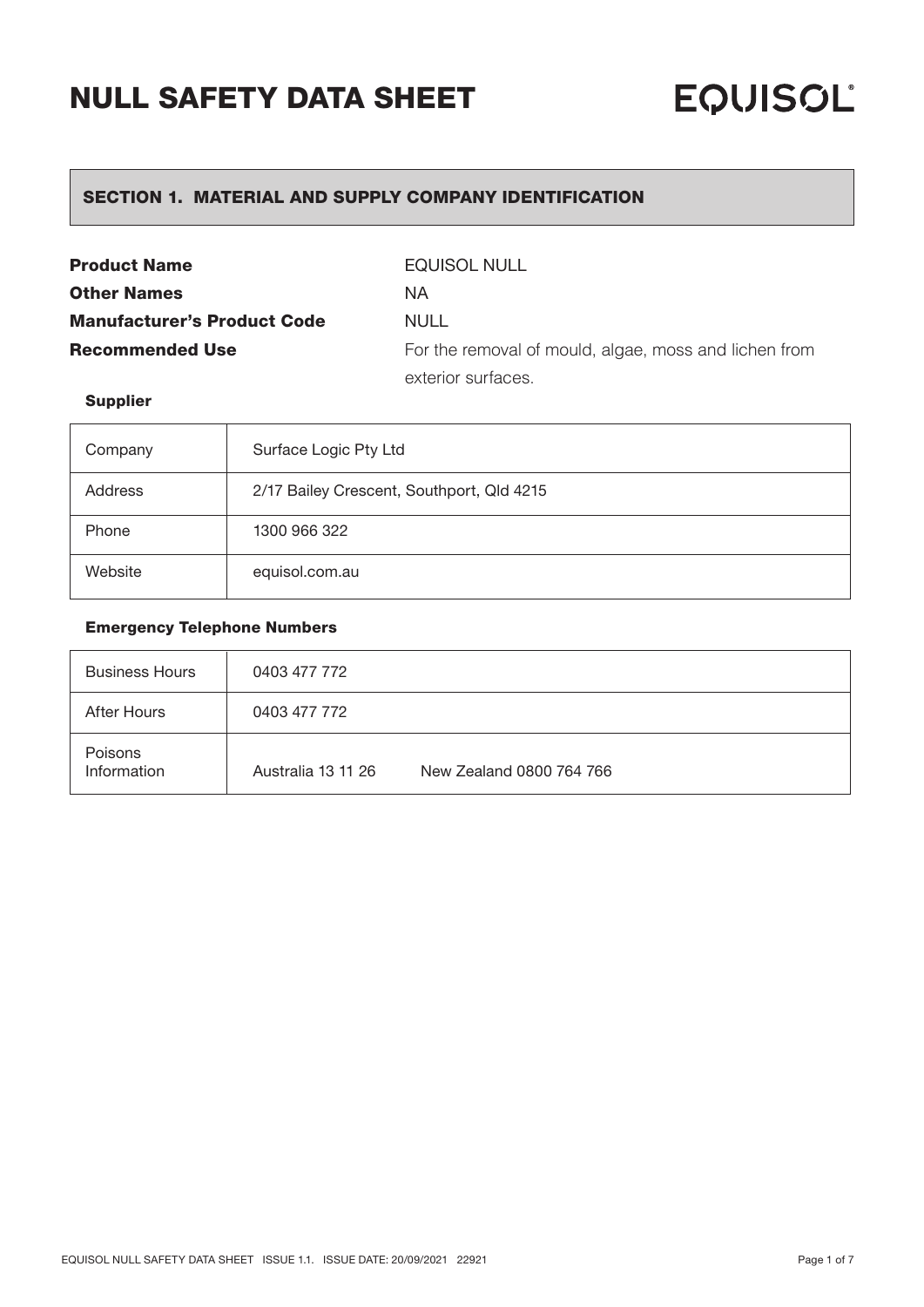### SECTION 2. HAZARDS IDENTIFICATION

This substance is hazardous according to the HSNO (Minimum Degrees of Hazard) Regulations 2001.

This substance is not classified as a dangerous good for Land Transport in New Zealand according to NZS5433: 2012 EPA Approval Code: Cleaning Products (subsidiary hazard) – HSR002530

| <b>HSNO</b><br><b>Classification</b> | 6.3B                           |
|--------------------------------------|--------------------------------|
| <b>HazardCode</b>                    | H316                           |
| <b>GHS Category</b>                  | Category 3                     |
| <b>Hazard Statement</b>              | Causes mild skin<br>irritation |



## Precautionary statements

| <b>PREVENTION</b><br>P <sub>103</sub> | Read label before use                                                                                        |
|---------------------------------------|--------------------------------------------------------------------------------------------------------------|
| <b>RESPONSE</b><br>P332+P313          | If skin irritation occurs: Get medical attention.                                                            |
| <b>STORAGE</b><br>P405                | Not allocated                                                                                                |
| <b>DISPOSAL</b><br>P <sub>501</sub>   | Dispose of contents/container in accordance with local, regional, national and<br>international regulations. |

### SECTION 3. COMPOSITION AND INFORMATION ON INGREDIENTS

| <b>CHEMICAL ENTITY</b>                 | <b>CAS NO.</b> | <b>PROPORTION</b> |
|----------------------------------------|----------------|-------------------|
|                                        |                |                   |
| Benzal-C12-16-alkyldimethyl, chlorides | 68424-85-1     | $<10\%$           |
| Dye                                    | 3844-45-9      | < 0.01%           |
| Water                                  | 7732-18-5      | $>80\%$           |
|                                        |                |                   |
|                                        |                | 100%              |
|                                        |                |                   |
|                                        |                |                   |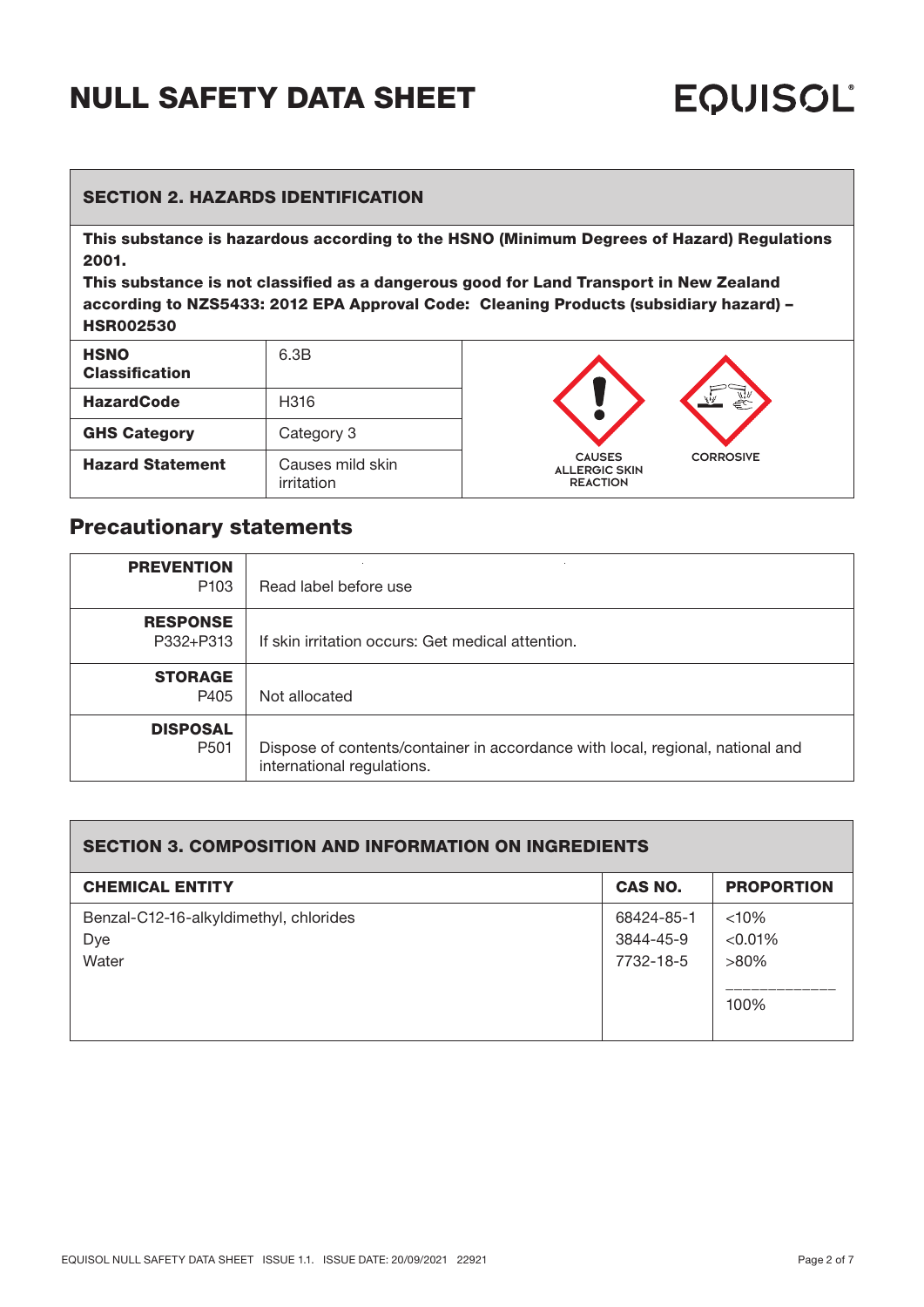### SECTION 4. FIRST AID MEASURES

### Recommended first aid facilities:

Ready access to running water is required. Accessible eyewash is required. Emergency Ready access to shower, hand wash.

If poisoning occurs, contact a doctor or Poisons Information Centre (Phone Australia 131 126, New Zealand 0800 764 766).

| <b>INHALATION</b>   | Remove patient to fresh air. If breathing becomes difficult get medical attention.                                                                                       |
|---------------------|--------------------------------------------------------------------------------------------------------------------------------------------------------------------------|
| <b>SKIN CONTACT</b> | Wash skin with water. Seek medical assistance if needed.                                                                                                                 |
| <b>EYE CONTACT</b>  | Rinse for at least 15 minutes lifting eyelids. Remove contact lenses, if present and<br>easy to do. Continue rinsing. Seek medical assistance if needed.                 |
| <b>INGESTION</b>    | Never give liquid to a person showing signs of reduced awareness or becoming<br>unconscious. Seek medical assistance if needed or contact poisons information<br>Centre. |

| <b>SECTION 5. FIRE FIGHTING MEASURES</b>                                                                    |                                                                                                               |
|-------------------------------------------------------------------------------------------------------------|---------------------------------------------------------------------------------------------------------------|
| <b>HAZCHEM CODE</b>                                                                                         | None allocated                                                                                                |
| <b>HAZARD TYPE</b>                                                                                          | Non Flammable.                                                                                                |
| <b>SUITABLE</b><br><b>EXTINGUISHING</b><br><b>MEDIA</b>                                                     | Dry chemical powder, foam, fog sprays, and water jets.                                                        |
| <b>FIRE/EXPLOSION</b><br><b>HAZARD</b>                                                                      | Toxic organic vapors, amines, oxides of carbon, nitrogen, etc.                                                |
| <b>PRECAUTIONS FOR</b><br><b>FIREFIGHTERS</b><br><b>AND SPECIAL</b><br><b>PROTECTIVE</b><br><b>CLOTHING</b> | Self-contained breathing apparatus. Safety boots, Fire retardant overalls, gloves,<br>hat and eye protection. |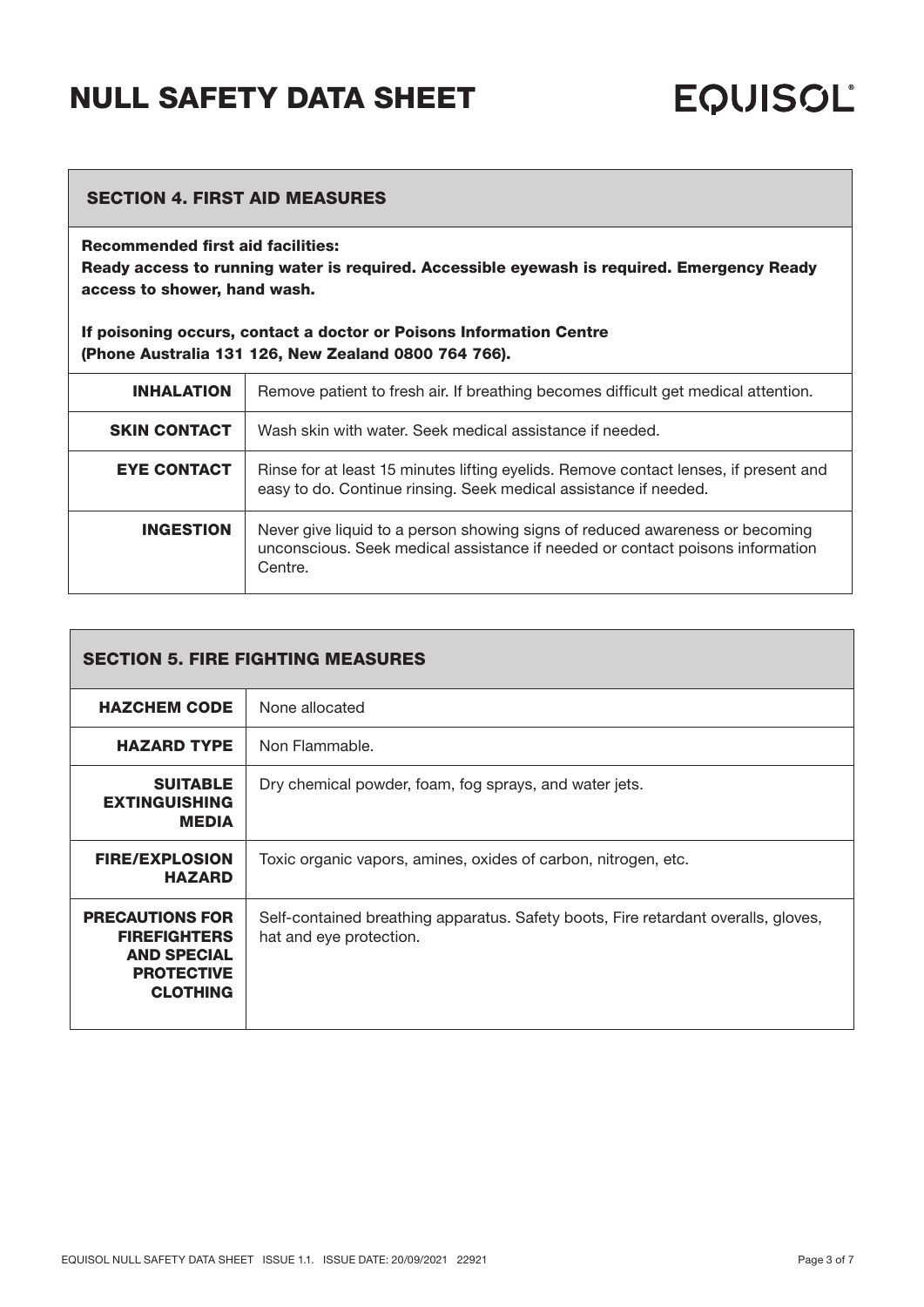| <b>SECTION 6. ACCIDENTAL RELEASE MEASURES</b>                                                  |                                                                                                                                                                                                                                                                                                                                                                                                                                                                                                                                                                                                                         |  |
|------------------------------------------------------------------------------------------------|-------------------------------------------------------------------------------------------------------------------------------------------------------------------------------------------------------------------------------------------------------------------------------------------------------------------------------------------------------------------------------------------------------------------------------------------------------------------------------------------------------------------------------------------------------------------------------------------------------------------------|--|
| <b>MINOR SPILLS</b>                                                                            | Wear protective equipment to prevent skin, eye and respiratory exposure. Contain<br>using sand, earth or vermiculite.                                                                                                                                                                                                                                                                                                                                                                                                                                                                                                   |  |
| <b>LARGE SPILLS</b>                                                                            | Prevent by whatever means possible any spillage from entering drains, sewers, or<br>water courses. (If this occurs contact your regional council immediately). Clear area<br>of unprotected personnel.<br>Use absorbent (soil, sand or other inert material). Rags are not recommended for<br>the clean-up of spills, as they may create fire or environmental hazard.<br>Mop up and collect recoverable material into labeled containers for recycling or<br>salvage.<br>Recycle containers wherever possible. This material may be suitable for approved<br>landfill. Dispose of only in accord with all regulations. |  |
| <b>DANGEROUS</b><br><b>GOODS - INITIAL</b><br><b>EMERGENCY</b><br><b>RESPONSE GUIDE</b><br>NO. | Not applicable                                                                                                                                                                                                                                                                                                                                                                                                                                                                                                                                                                                                          |  |

| <b>SECTION 7. HANDLING AND STORAGE</b> |                                                                                                        |
|----------------------------------------|--------------------------------------------------------------------------------------------------------|
| <b>HANDLING</b>                        | Read label before use. Avoid eye contact and skin contact.                                             |
| <b>STORAGE</b>                         | Store in a cool, dry, well-ventilated place and out of direct sunlight. Store away<br>from foodstuffs. |

## SECTION 8. EXPOSURE CONTROLS / PERSONAL PROTECTION

| <b>ENGINEERING</b><br><b>CONTROLS</b>                    | Exposure can be reduced by process modification, use of local exhaust ventilation,<br>capturing substances at the source, or other methods. If you believe air borne<br>concentrations of mists, dusts or vapors are high, you are advised to modify<br>processes or increase ventilation. |
|----------------------------------------------------------|--------------------------------------------------------------------------------------------------------------------------------------------------------------------------------------------------------------------------------------------------------------------------------------------|
| <b>PERSONAL</b><br><b>PROTECTION</b><br><b>EQUIPMENT</b> | EYES: Protect eyes with goggles, safety glasses. Avoid wearing contact lenses.<br>SKIN: Avoid repeated or prolonged skin contact. Wear overalls, rubber boots and<br>impervious gloves. Remove protective clothing and wash exposed areas with water<br>prior to eating or drinking.       |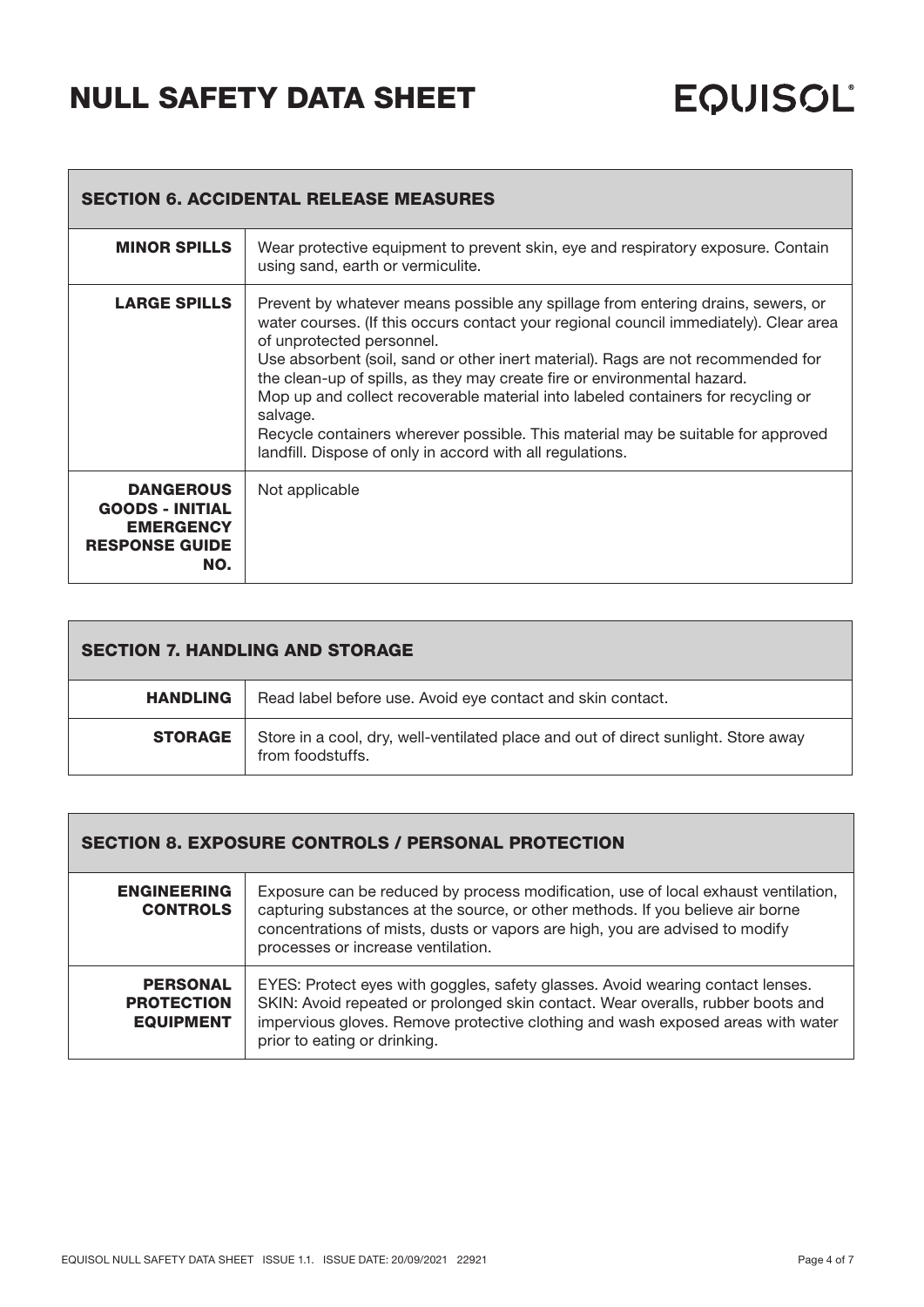| <b>SECTION 9. PHYSICAL AND CHEMICAL PROPERTIES</b> |                       |  |
|----------------------------------------------------|-----------------------|--|
| <b>STATE</b>                                       | Liquid                |  |
| <b>COLOUR</b>                                      | Teal                  |  |
| <b>ODOUR</b>                                       | Characteristic odour  |  |
| <b>PH</b>                                          | $7 - 9$               |  |
| <b>SOLUBILITY</b>                                  | Soluble in water      |  |
| <b>SPECIFIC GRAVITY</b>                            | 1.0 approx. at 15.5°C |  |
| <b>VAPOUR PRESSURE (20 °C)</b>                     | Not available         |  |
| <b>FLASH POINT (°C)</b>                            | Not applicable        |  |
| <b>FLAMMABILITY LIMITS (%)</b>                     | Not applicable        |  |
| <b>AUTOIGNITION TEMPERATURE (°C)</b>               | Not available         |  |
| <b>MELTING POINT/RANGE (°C)</b>                    | Not available         |  |
| <b>BOILING POINT/RANGE (°C)</b>                    | Approx. 100           |  |
| <b>VISCOSITY</b>                                   | Not available         |  |
| <b>TOTAL VOC (G/LITRE)</b>                         | Not available         |  |

| <b>SECTION 10. STABILITY AND REACTIVITY</b>                 |                                                                                                                                                          |
|-------------------------------------------------------------|----------------------------------------------------------------------------------------------------------------------------------------------------------|
| <b>CHEMICAL STABILITY</b>                                   | Stable under normal storage conditions.                                                                                                                  |
| <b>CONDITIONS TO AVOID</b>                                  | Containers should be kept closed in order to avoid contamination. Keep<br>from extreme heat and open flames. Do not store near combustible<br>materials. |
| <b>INCOMPATIBLE MATERIALS</b>                               | Strong oxidizing agents.                                                                                                                                 |
| <b>HAZARDOUS</b><br><b>DECOMPOSITION</b><br><b>PRODUCTS</b> | No data.                                                                                                                                                 |
| <b>HAZARDOUS REACTIONS</b>                                  | No known hazardous reactions.                                                                                                                            |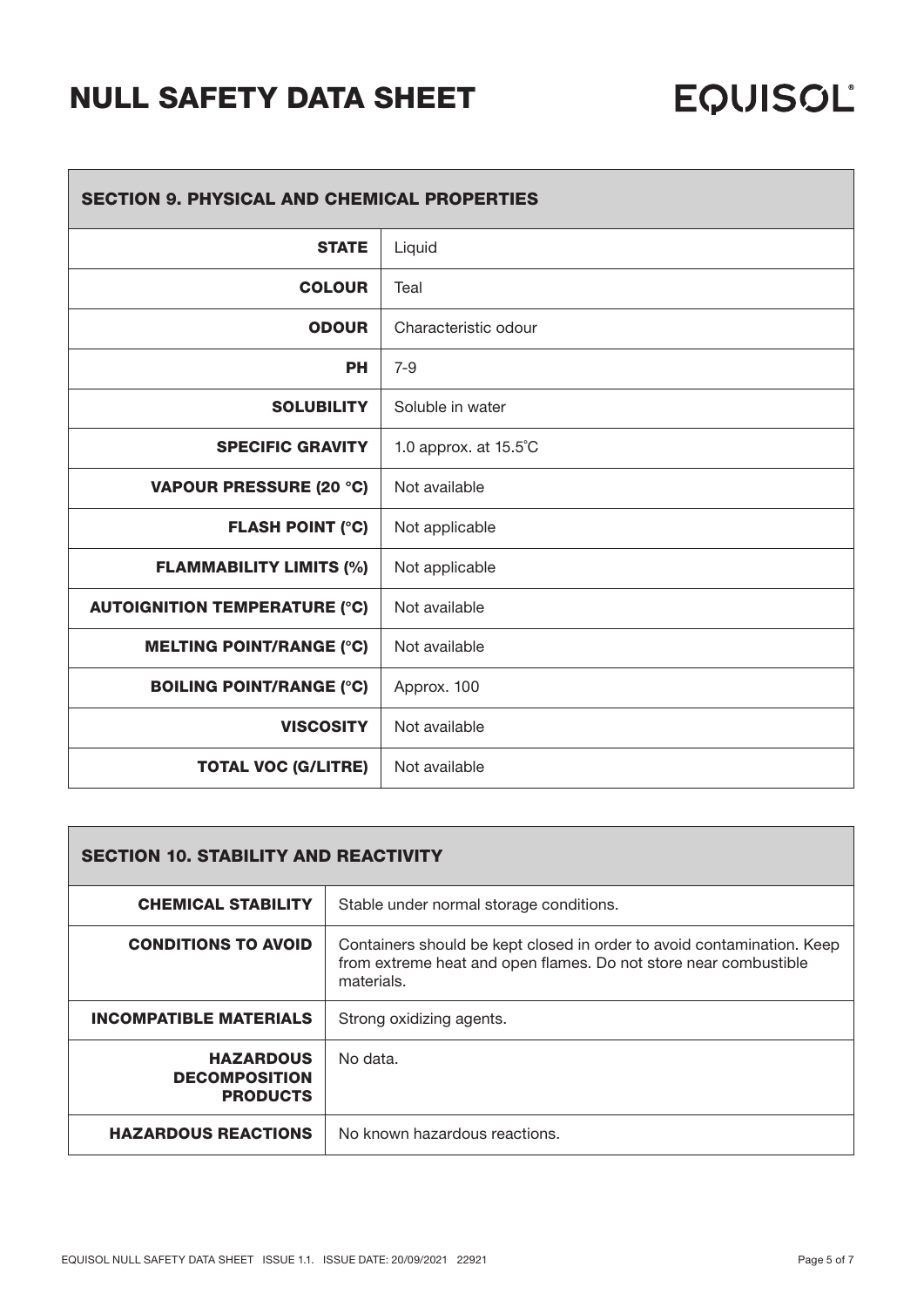# **EQUISOL**

### SECTION 11. TOXICOLOGICAL INFORMATION

No specific data is available for this product.

Toxicological data has been evaluated/calculated for the mixture. The product is considered to have the following potential health effects:

### Contact with skin may result in mild irritation.

### **ACUTE**

Inhalation: No data

**Skin contact:** The mixture is considered to be a mild skin irritant based on tested mixtures at similar concentrations. ( Benzyl-C12-16 alkyldimethylammonium chloride, >1 - 10% in a non-hazardous diluent). HSNO CCID.

Ingestion: No data

Eye contact: No data

### **CHRONIC**

Sensitisation: No data

**Mutagenicity: No data** 

Carcinogenicity: No data

Reproductive/developmental: No data

Systemic: No data

Aggravation of existing conditions: None known

### SECTION 12. ECOLOGICAL INFORMATION

Environmental Protection: Avoid contaminating waterways. Do not discharge the product into drains or sewers. No specific data is available for this product.

Acute aquatic hazard: No data

Bioaccumulation: No data

Degradability: No data

Soil: No data

Terrestrial vertebrate: No data

Terrestrial invertebrate: No data